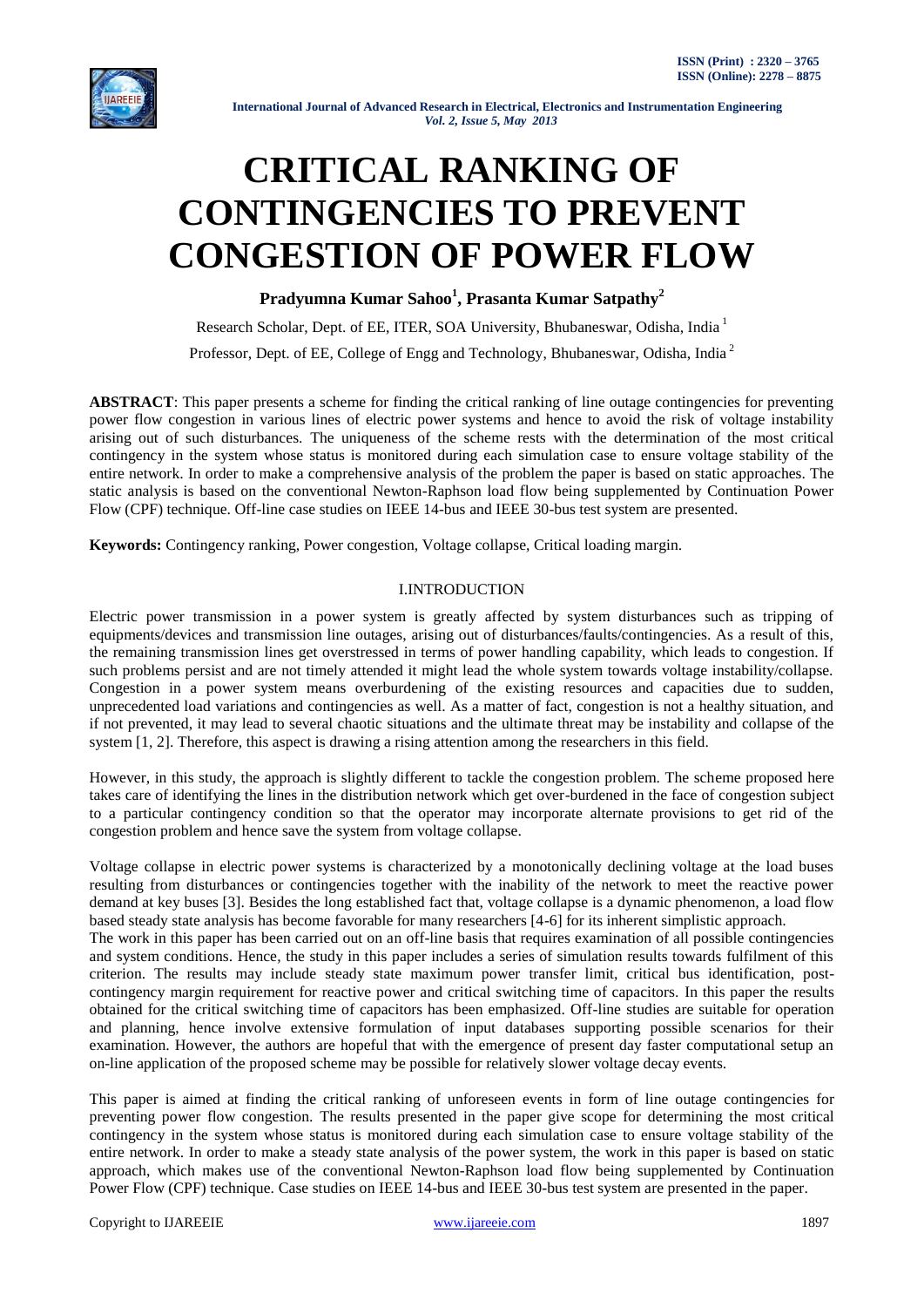

# II.IDENTIFICATION OF CRITICAL BUSBARS BY STATIC ANALYSIS

Voltage instability is considered as a local load bus problem. The bus, which operates critically, is more likely to initiate voltage instability. In order to assess the criticality of a load bus, a number of credible line outage contingencies are simulated at various loading levels. A line outage case can be modeled in two ways; either by removing the desired line from the system equations or by making the series admittance and shunt capacitance zero. The former is considered in this paper. This analysis is based on static approach. The load model used for this purpose is presented below in equations (1) and (2), which reflects the static behavior of composite load [7, 8].

$$
P_s = P_0 \left[ a_1 \left( \frac{V}{V_0} \right)^2 + a_2 \left( \frac{V}{V_0} \right) + a_3 \right] = P_0 \left[ \frac{V}{V_0} \right]^a
$$
\n
$$
Q_s = Q_0 \left[ a_4 \left( \frac{V}{V_0} \right)^2 + a_5 \left( \frac{V}{V_0} \right) + a_6 \right] = Q_0 \left[ \frac{V}{V_0} \right]^b
$$
\n(1)

A family of Q-V curves as shown in Fig.1 explains the steady state aspects of voltage stability analysis.



Fig.1 Q-V plots for various quasi-static conditions

In the figure, curve-1 corresponds to the pre-disturbance condition. Each point on this curve represents a specific loading level for which the solutions are obtained from a Newton-Raphson load flow supported with continuation power flow technique [9]. In this work the loads at every bus are increased uniformly. In the same figure, curve-2 represents the post-disturbance condition. This curve clearly illustrates the reduction in reactive power supply following contingencies. However, the demand in the post-contingency steady state still remains a function of the steady state load characteristics. Assuming constant power characteristic of the loads because of ULTC transformer blocking in the post-contingency scenario, the demand curve becomes a vertical line passing through the corresponding operating point, which is shown by curve-3. The corresponding reactive power demand on this curve has a constant value  $q_0$ . Since the maximum reactive power that can be supplied by the network in the post-contingency period ( $q_{max2}$ ) corresponds to the nose of curve-2, a difference between  $q_0$  and  $q_{max2}$  exists, which is otherwise known as the postcontingency requirement of reactive margin or q-departure. In this paper, q-departure is calculated for each load bus and the largest value of which is treated as an indicator for identification of the critical load bus in the network.

# III.CONTINGENCY RANKING BY CONTINUATION POWER FLOW

One major drawback of conventional load flow program is that the Jacobian matrix becomes singular as the system approaches critical loading. By this the solution procedure gets ill conditioned and the results diverge far from intended ones. To overcome this difficulty, a versatile tool called continuation power flow is used. While applying continuation method the conventional load flow equations are reformulated to include another load parameter  $(\lambda)$ . The modified set of load flow equations can be written in the form of equation (3), where,  $\theta$  is the state variable representing voltage angle and V is the state variable representing voltage magnitude at the system buses. In order to run the continuation power flow the value of  $(\lambda)$  is incremented from zero onwards in suitable steps until the critical point is reached. The solutions for  $\lambda = 0$  refer to base case and those of  $\lambda > 0$  refer to higher loading level above base case.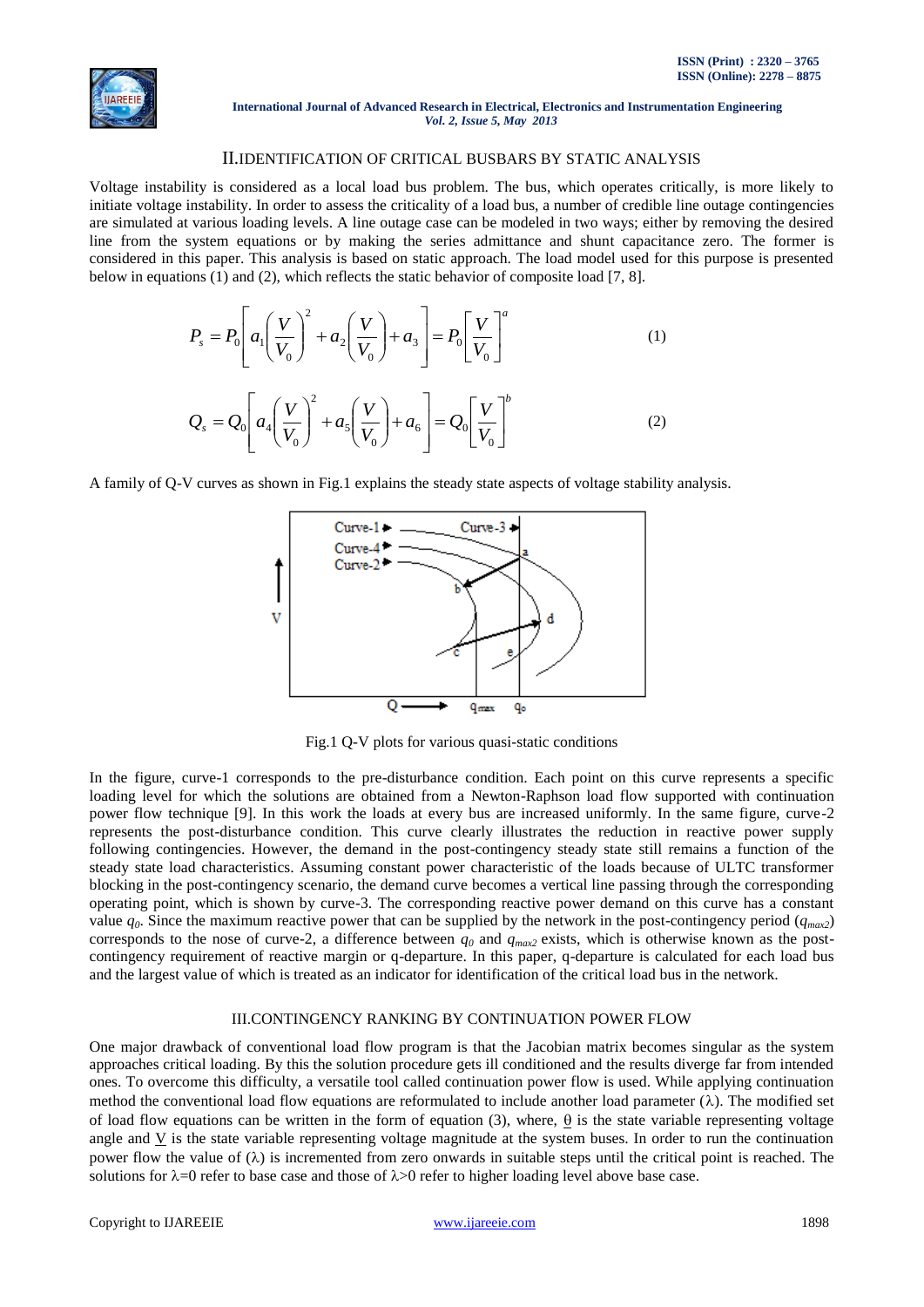

$$
f(\underline{\theta}, \underline{V}, \lambda) = 0 \tag{3}
$$

Continuation Power Flow is based on a locally parameterized continuation technique that employs a predictor-corrector algorithm. The predictor algorithm helps to predict the solutions along a tangential direction passing through a point of known solution (base case to start with). The tangent predictor is determined by partially differentiating equation (3) on either side. Factorization of the resulting equation and a systematic arrangement gives the matrix form as shown in equation (4).

$$
\begin{bmatrix} f_{\underline{\theta}} & f_{\underline{v}} & f_{\lambda} \end{bmatrix} \begin{bmatrix} \partial(\underline{\theta}) & \partial(\underline{V}) & \partial(\lambda) \end{bmatrix}^T = 0 \tag{4}
$$

A suitable solution of equation (4) gives the desired tangent vectors,  $[\partial(\theta) \quad \partial(\underline{V}) \quad \partial(\lambda)]^T$ . The next attempt is to select a suitable step size ( $\sigma$ ) that predicts the length of the tangent vector  $[\tau(\underline{\theta}) \quad \tau(\underline{V}) \quad \tau(\lambda)]^T$  as indicated in equation (5). Using the tangent predictor,  $[\tau(\theta) \quad \tau(V) \quad \tau(\lambda)]^T$ , the new set of predicted solutions are obtained as mentioned in equation (6).

$$
\left[\tau(\underline{\theta}) \quad \tau(\underline{V}) \quad \tau(\lambda)\right]^{\mathrm{T}} = \sigma \left[\partial(\underline{\theta}) \quad \partial(\underline{V}) \quad \partial(\lambda)\right]^{\mathrm{T}} \tag{5}
$$

$$
\left[\underline{\theta} \ \underline{V} \ \lambda\right]^{\mathrm{T}}_{\mathrm{new}} = \left[\underline{\theta} \ \underline{V} \ \lambda\right]^{\mathrm{T}}_{\mathrm{previous}} + \left[\tau(\underline{\theta}) \ \tau(\underline{V}) \ \tau(\lambda)\right]^{\mathrm{T}} \tag{6}
$$

Once a predicted solution for a new loading level is obtained, the next step is to correct it through a corrector algorithm. The corrector algorithm is based on a locally parameterization technique that employs the conventional load flow program in a slightly modified form. The modification used is to specify any one parameter out of  $\theta$ . V or  $\lambda$  as a continuation parameter. A proper selection of the continuation parameter helps to get the converged corrected solutions for the predicted ones. The process is repeated until the critical point is reached. The critical point is sensed by monitoring the magnitude and sign of the tangent vector corresponding to the load parameter, i.e.  $\partial(\lambda)$ . The value of  $\partial(\lambda)$  is positive before the critical point, which turns zero at critical point and negative beyond it.

## IV.IMPLEMENTATION AND RESULTS

Examples of **IEEE 14-bus** test system shown in Fig.2 and **IEEE 30-bus** test system are studied in this paper. The line data and bus data for **IEEE 14-bus** and **IEEE 30-bus** test system are obtained from [10, 11]. It is observed that with parallel uniform load growth at all the system load buses, bus-9 in **IEEE 14-bus** system, and bus-21 in **IEEE 30-bus** system are the critical ones to suffer voltage instability without any contingency. In the next step different contingency cases are simulated as per the structure shown in Table I and Table II. The maximum number of lines considered for outage for particular test system is limited to 10-15% of existing lines in that system



Fig.2 Single line diagram of IEEE 14-bus test system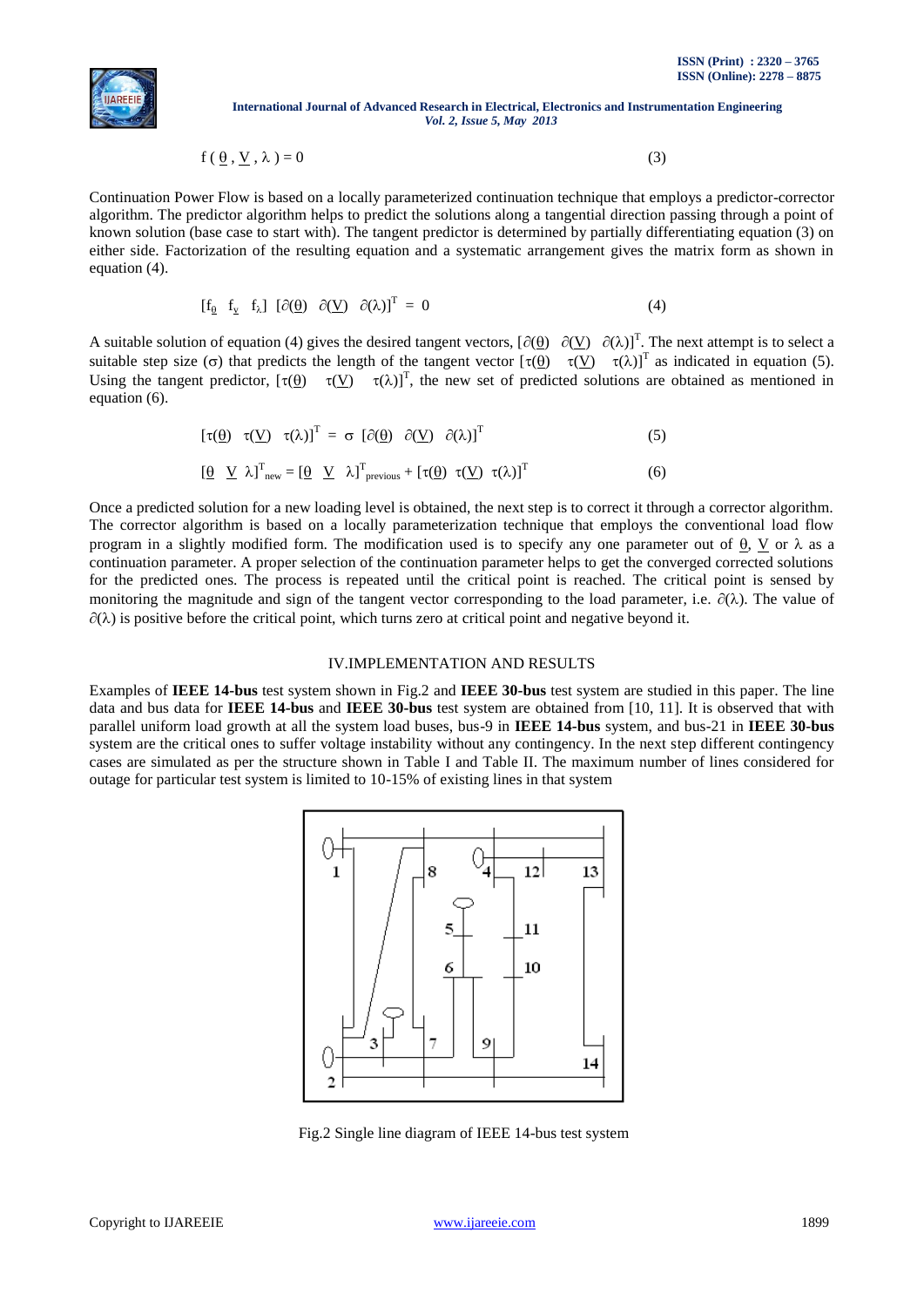

# TABLE I LINE OUTAGE CONTINGENCY SCHEME FOR IEEE 14-BUS TEST SYSTEM

| <b>Study Case</b><br>No. | <b>Number of lines</b><br>taken for outage | Originating bus number of<br>outaged line | <b>Terminating bus number</b><br>of outaged line |
|--------------------------|--------------------------------------------|-------------------------------------------|--------------------------------------------------|
| A1                       |                                            |                                           |                                                  |
|                          |                                            |                                           | 13                                               |
| A2                       | ◠                                          |                                           |                                                  |
|                          |                                            |                                           |                                                  |
| A3                       |                                            |                                           |                                                  |
|                          |                                            |                                           | 13                                               |
|                          |                                            |                                           |                                                  |
| A4                       | 3                                          |                                           |                                                  |
|                          |                                            |                                           |                                                  |
|                          |                                            |                                           |                                                  |

# TABLE II LINE OUTAGE CONTINGENCY SCHEME FOR IEEE 30-BUS TEST SYSTEM

| <b>Study Case</b> | <b>Number of lines</b> | Originating bus number of | <b>Terminating bus number</b> |  |
|-------------------|------------------------|---------------------------|-------------------------------|--|
| No.               | taken for outage       | outaged line              | of outaged line               |  |
| B1                | 4                      | 2                         | 5                             |  |
|                   |                        | 11                        | 13                            |  |
|                   |                        | 12                        | 16                            |  |
|                   |                        | 27                        | $28\,$                        |  |
| B2                | $\overline{4}$         | $\overline{2}$            | 11                            |  |
|                   |                        | 9                         | 13                            |  |
|                   |                        | 15                        | 18                            |  |
|                   |                        | 24                        | 25                            |  |
| B3                | 5                      | $\overline{2}$            | 11                            |  |
|                   |                        | $\overline{2}$            | 13                            |  |
|                   |                        | 10                        | 13                            |  |
|                   |                        | 15                        | 18                            |  |
|                   |                        | 27                        | $28\,$                        |  |
| <b>B4</b>         | 5                      | $\overline{2}$            | 5                             |  |
|                   |                        | $\overline{2}$            | 11                            |  |
|                   |                        | 12                        | 16                            |  |
|                   |                        | 13                        | $28\,$                        |  |
|                   |                        | 14                        | 15                            |  |
| B <sub>5</sub>    | 6                      | $\overline{2}$            | 5                             |  |
|                   |                        | $\overline{2}$            | 11                            |  |
|                   |                        | 10                        | 13                            |  |
|                   |                        | 10                        | 17                            |  |
|                   |                        | 14                        | 15                            |  |
|                   |                        | 24                        | 25                            |  |

The schemes described in Table I and Table II have been incorporated in the program to find out the critical loading level (*λ*c) for each contingency case with the help of Newton-Raphson technique augmented by continuation power flow approach. The results indicating critical ranking of the contingency cases for both IEEE-14 bus and IEEE-30 bus test systems are presented in Table III. The following observations are made from the results.

- (i) Convergence is obtained in the vicinity of the nose point for each contingency condition within the stipulated iterations as defined by the program.
- (ii) Critical loading level  $(\lambda_c)$  is different for different contingency condition.<br>(iii) Critical loading level  $(\lambda_c)$  is higher for less severe contingency condition
- Critical loading level  $(\lambda_c)$  is higher for less severe contingency condition and is the least for most severe contingency condition.